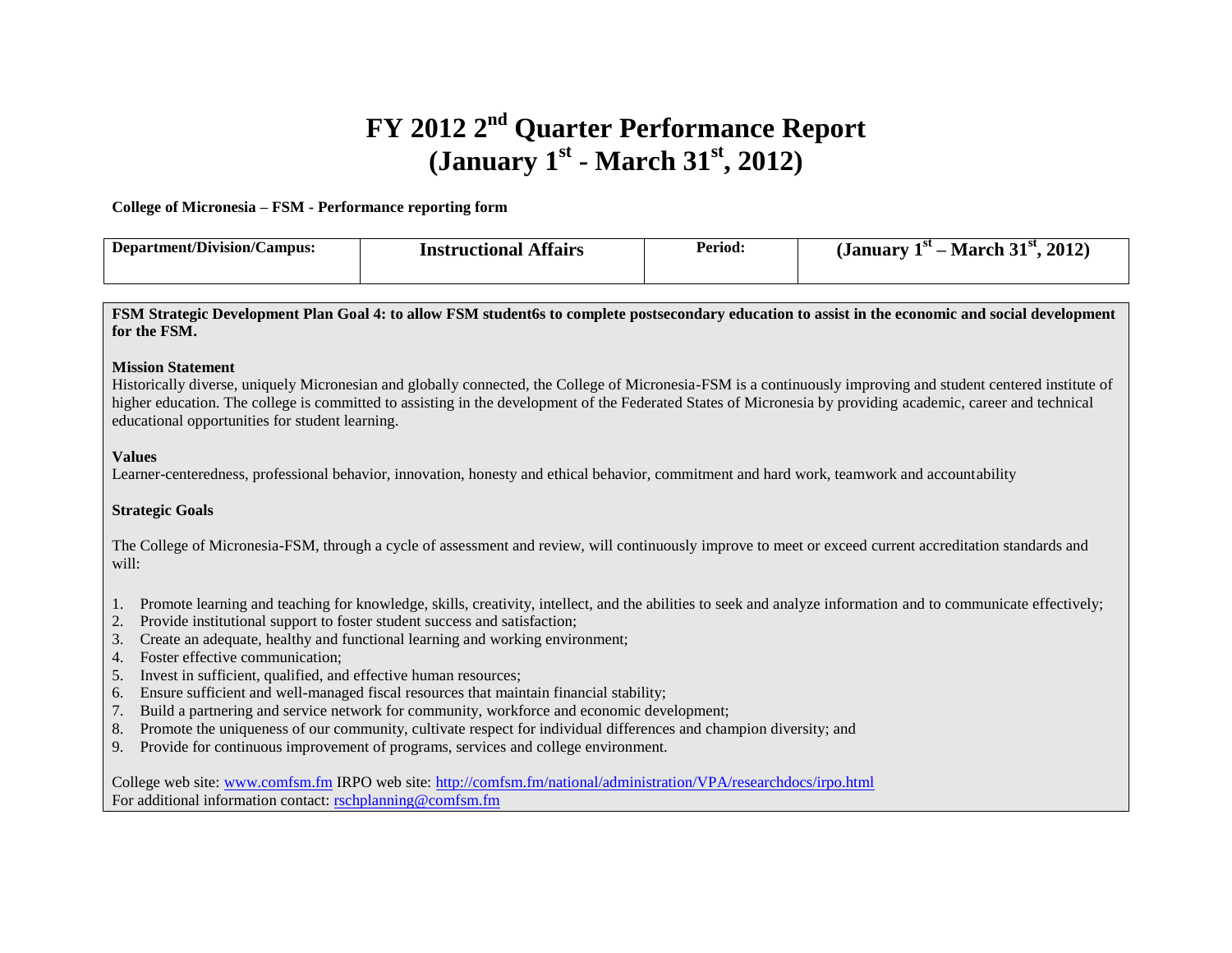**Strategic goal 1:** Promote learning and teaching for knowledge, skills, creativity, intellect, and the abilities to seek and analyze information and to communicate effectively

| <b>Objectives</b>        | <b>Accomplishments</b>      |                                                                                                              |                                           |                                                                                    | <b>Comments/additional detail</b>                                                                                                                       |
|--------------------------|-----------------------------|--------------------------------------------------------------------------------------------------------------|-------------------------------------------|------------------------------------------------------------------------------------|---------------------------------------------------------------------------------------------------------------------------------------------------------|
| 1A: Promote quality      | <b>Courses Offered</b>      |                                                                                                              |                                           |                                                                                    |                                                                                                                                                         |
| teaching and learning-   |                             |                                                                                                              |                                           |                                                                                    | State campuses must submit part-time                                                                                                                    |
| centered behaviors and   | <b>Campus</b>               | <b>Sections</b>                                                                                              | <b>Faculty/Full-</b>                      | Faculty/P-                                                                         | application and certification at least a                                                                                                                |
| environments for the six |                             |                                                                                                              | time                                      | time                                                                               | month prior to the semester. The practice                                                                                                               |
| campuses                 | National                    | 199 sections<br>2 independent<br>studies sections<br>8 lab sciences<br>7 Nursing courses<br>13 Public Health | 45 faculty<br>1 volunteer                 | 13 part-time<br>faculty                                                            | of certifying and approving contracts after<br>the first day of instruction should be<br>avoided.                                                       |
|                          | Pohnpei                     | courses<br>114 sections<br>37 T & T<br>15 ACE - 9 Eng., 6<br>Math                                            | 23 faculty<br>4 World Teach<br>Volunteers | 12 part-time<br>faculty                                                            |                                                                                                                                                         |
|                          | Chuuk                       | 71 sections<br>2 T & T<br>$6$ ACE $-3$ Eng., 3<br>math                                                       | 16 faculty                                | 5 part-time<br>faculty                                                             |                                                                                                                                                         |
|                          | Kosrae                      | 50 Sections<br>7 T & T<br>$6$ ACE $-3$ Eng., 3<br>Math                                                       | 8 faculty                                 | 7 part-time<br>faculty                                                             |                                                                                                                                                         |
|                          | Yap                         | 44 Sections<br>3 T & T<br>$3$ ACE $-2$ Eng., 1<br>Math                                                       | 5 faculty                                 | 17 part-time<br>faculty                                                            |                                                                                                                                                         |
|                          | through the VPIA's website. |                                                                                                              |                                           | Course outline revision 98% complete. The completed outlines are now posted online | The revised course outlines now include<br>$\bullet$<br>assessment strategies for each student-learning<br>outcome. Each instructor teaching the course |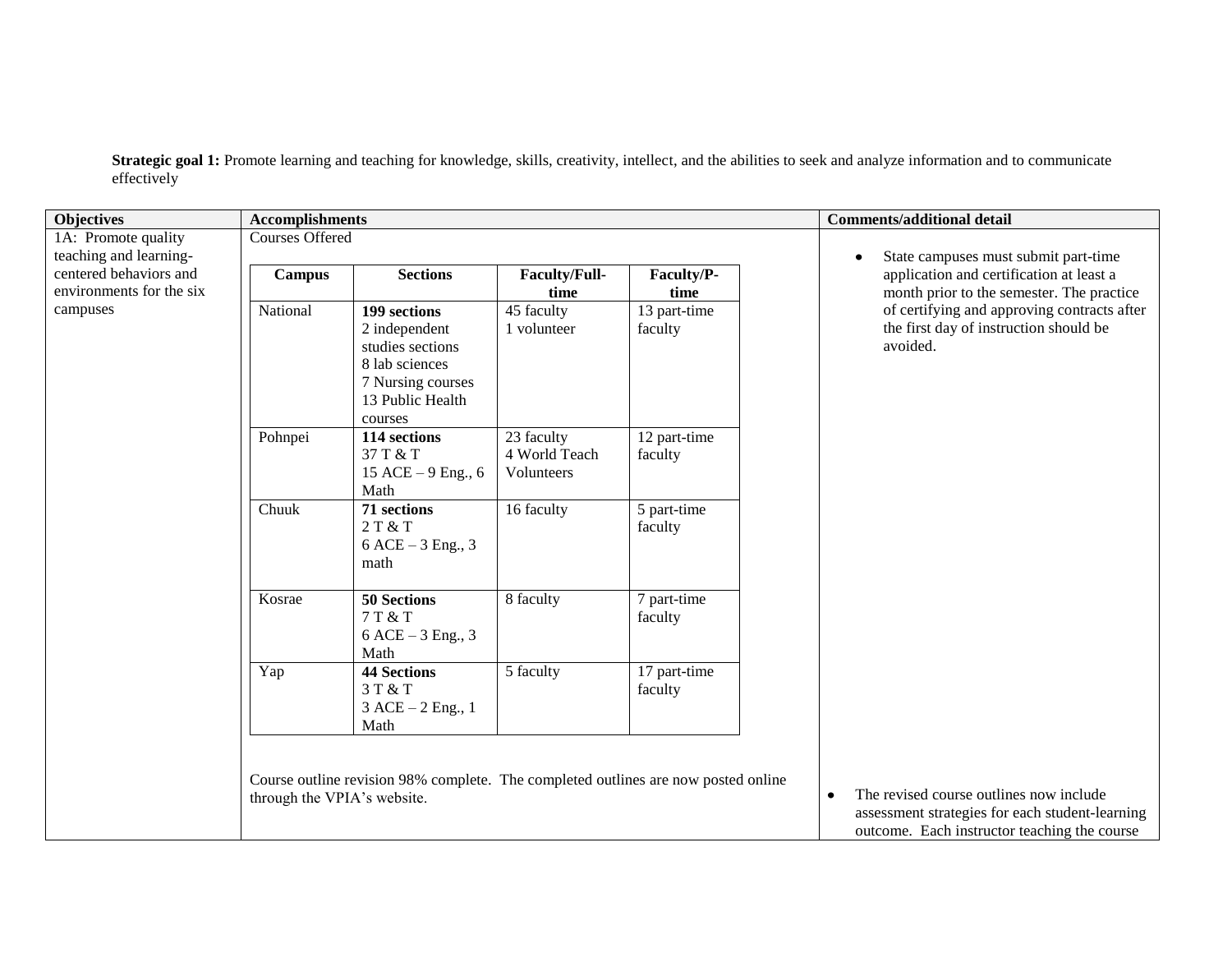| Program Prioritization working group completed the first draft recommendations.<br>Dr. Bob Hogan trained 13 faculties in online teaching pedagogy. The faculty members<br>are: Paul Dasani, Joseph Felix Jr., Sylvia Henry, Dr. Ikoli Ilongo, Kathy Hayes, Resida<br>Keller, Delihna Ehmes, Karlin Manuel, Mike Dema, Kiyoshi Phillip, Ross Perkins,<br>Nasako Weires-Madsen, and Faustino Yarofaisug.<br>New faculty at National Campus - Dr. Ikoli Ilongo - Public Health and Nasako Weires-<br>Madsen - Languages and Literature. | at least one time during the semester must use<br>each assessment strategy. This will aid in<br>collection of consistent assessment data across<br>all campuses and help insure consistency in<br>how the course is taught. These revised<br>outlines are available on the college website.<br>Prioritization Report will be submitted to                                                                                                                  |
|--------------------------------------------------------------------------------------------------------------------------------------------------------------------------------------------------------------------------------------------------------------------------------------------------------------------------------------------------------------------------------------------------------------------------------------------------------------------------------------------------------------------------------------|------------------------------------------------------------------------------------------------------------------------------------------------------------------------------------------------------------------------------------------------------------------------------------------------------------------------------------------------------------------------------------------------------------------------------------------------------------|
| Learning Resource Center:<br>• Construction of the new Kosrae Campus library started the first week<br>of January 2012.<br>Library staffs are moving materials and library furniture back onto the<br>$\bullet$                                                                                                                                                                                                                                                                                                                      | Planning Resources Committee (Feb. 21 <sup>st</sup> )<br>where it will be distributed to the Standing<br>committees and shared to both the internal and<br>external stakeholders.                                                                                                                                                                                                                                                                          |
| main library floor of the Rose Mackwelung Library. About 50% of the<br>work is done.                                                                                                                                                                                                                                                                                                                                                                                                                                                 | CONCERNS, PROBLEMS, COMMENTS,<br><b>SUGGESTIONS</b> in regards to LRC:                                                                                                                                                                                                                                                                                                                                                                                     |
| The Rose Mackwelung Library will be the venue for the upcoming<br>$\bullet$                                                                                                                                                                                                                                                                                                                                                                                                                                                          | <b>Chuuk Campus</b>                                                                                                                                                                                                                                                                                                                                                                                                                                        |
| Pacific Judicial Conference in February 2012.                                                                                                                                                                                                                                                                                                                                                                                                                                                                                        | We sincerely hope LRC renovation<br>$\bullet$<br>will be done sooner than expected so<br>we can resume providing services to<br>our valuable students. Another concern<br>is the computers in the LRC. Most of<br>the time students are having hard time<br>trying to open Microsoft word and to<br>do research. These computers have<br>been used for about nine years now<br>and need to be replaced with new sets<br>purchased from the technology fee. |
|                                                                                                                                                                                                                                                                                                                                                                                                                                                                                                                                      | Kosrae Campus<br>The Library was without Internet<br>connection from Jan. 9 to the morning<br>of the 13th due to a faulty network<br>switch. We were temporarily<br>connected the afternoon of the 13th so<br>that we could access Patron                                                                                                                                                                                                                  |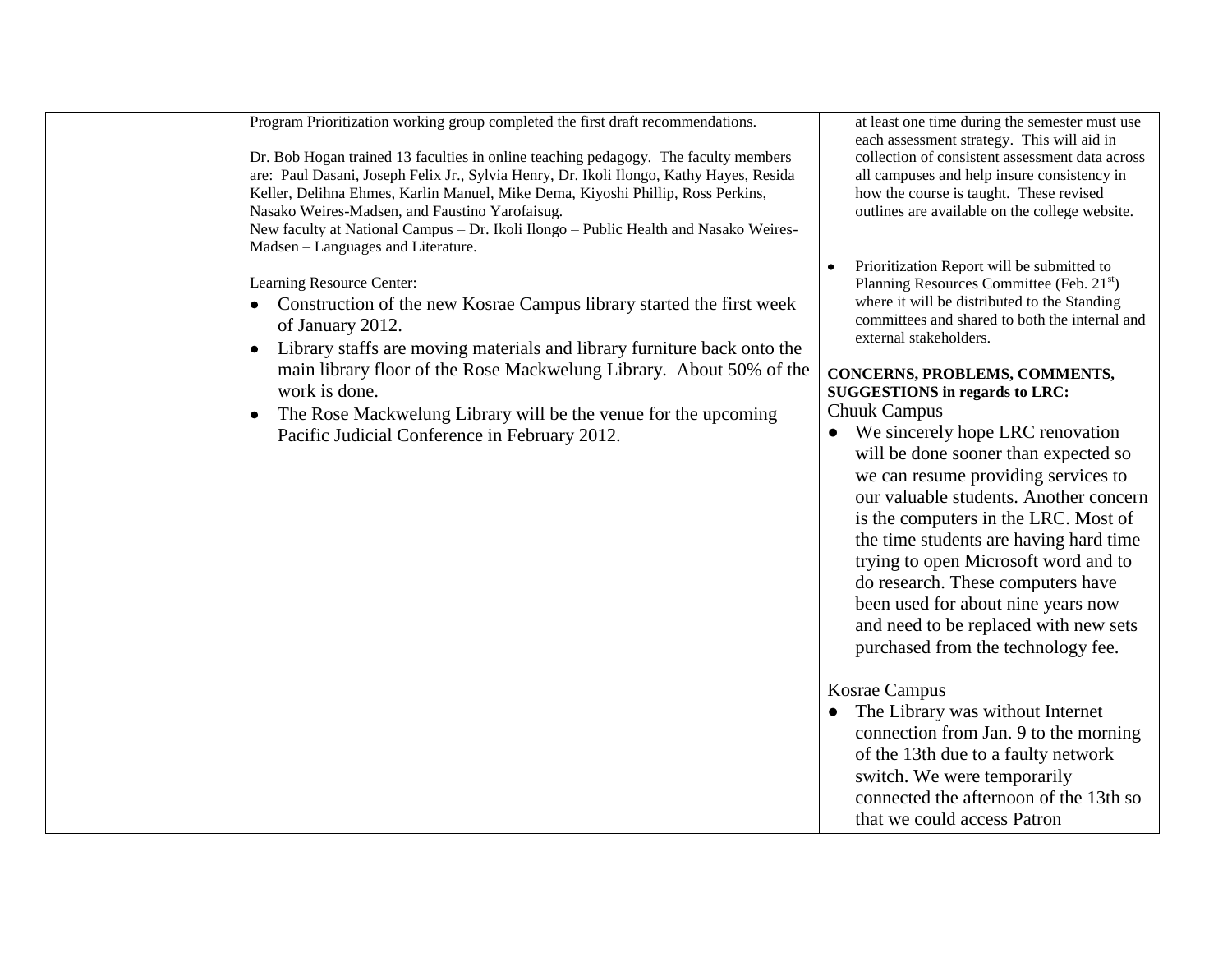# **Instructional Affairs: LRC Quarterly Statistics January-March 2012**

### **Programs/Services (January-March 2012)**

|                            | CC  | KС        | NC.             | PC. | YC   | FMI |
|----------------------------|-----|-----------|-----------------|-----|------|-----|
| Patrons usage              |     | 8786 3504 | 54091 1382 6545 |     |      | 81  |
|                            |     |           |                 |     |      |     |
| Reserved materials         |     | 19        | 484             |     | 48   | 85  |
| Materials circulated (all) | 472 | 344       | 2637            | 826 | 3197 |     |
| Visitors                   | 70  |           | 267             | 52  | フス   |     |

#### **LRC Computer Usage (January-March 2012)**

|                      | CC   | KC  | NC.  | PC | $\overline{Y}C$ | FMI |
|----------------------|------|-----|------|----|-----------------|-----|
| General application  | 1274 | 239 | 6901 |    | 2078 1328       |     |
| Reference            | 29   | 679 | 7488 |    | 749.            |     |
| Email                |      | 325 | 4438 |    | 268             |     |
| Technical assistance |      |     | 374  |    |                 |     |

## **LRC Reference Encounters (January-March 2012)**

|                      |   |     | NC  |  | <b>FMI</b> |
|----------------------|---|-----|-----|--|------------|
| Reference encounters | - | ⁄ ⊥ | 285 |  |            |

# **LRC Activities (January-March 2012)**

Renovations of the Chuuk campus library ceiling was done to address problems of termite infestations

From February 28 to March 2, 2012, LRC Director and Reference librarian

Maintenance on Follett to update student ID Cards.

- Library automated system crashed resulting in loss of around 200 plus records as reported in December 2011 monthly report. There are still 141 books unaccounted for.
- We are still assessing damaged materials caused by rats chewing on book spines. We suspect it happened during the holidays.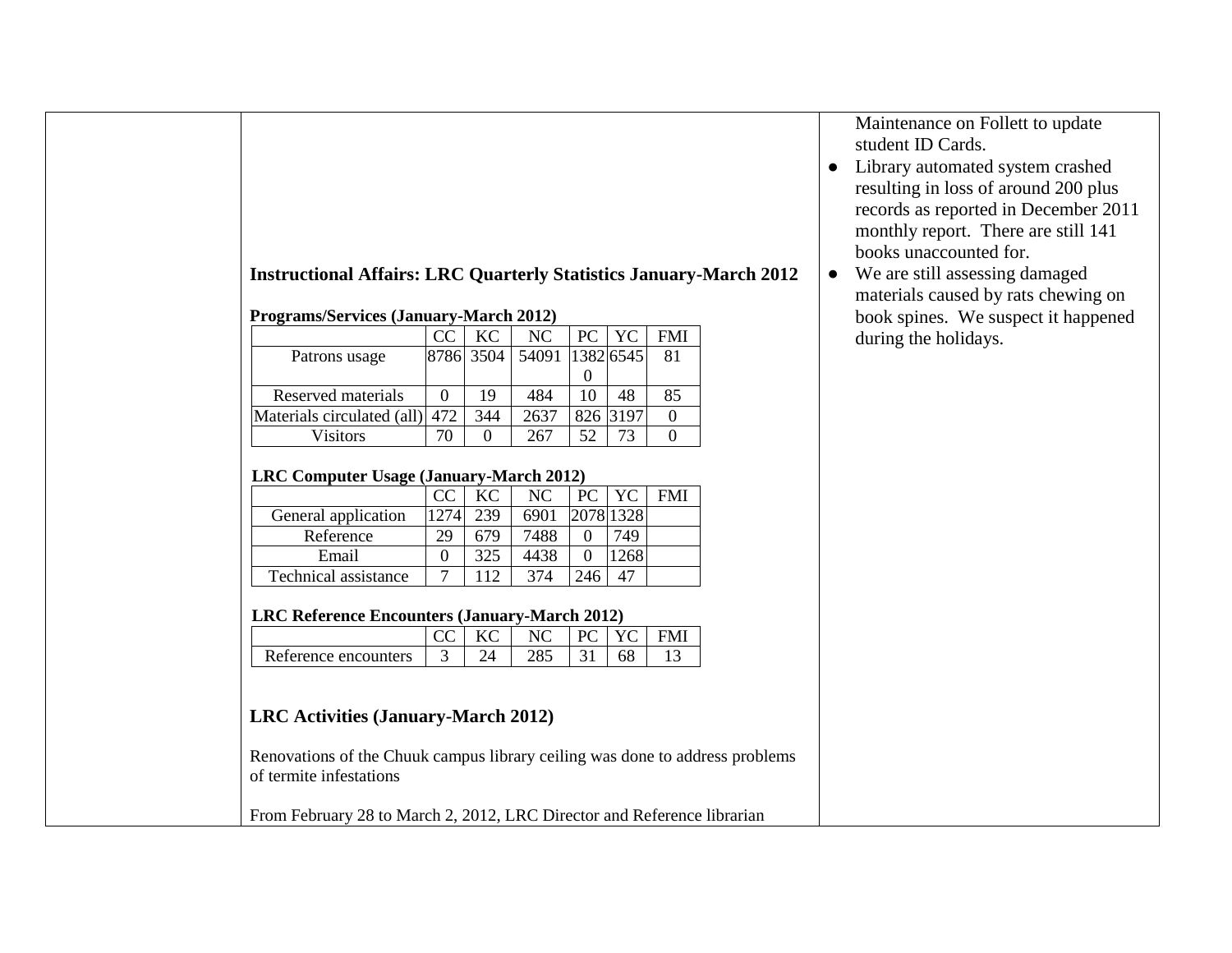| conducted a site visit at Chuuk campus LRC to assist with collection<br>development and on-site training on library instruction modules and Follett<br>automation program training                                                                                                                                   |
|----------------------------------------------------------------------------------------------------------------------------------------------------------------------------------------------------------------------------------------------------------------------------------------------------------------------|
| Renovations are underway in one of the old classrooms of Kosrae High School<br>for the Kosrae campus library to be relocated to.                                                                                                                                                                                     |
| Michael Williams of Kosrae campus library serves on the Kosrae campus Human<br>Resources committee.                                                                                                                                                                                                                  |
| The Blue Trunk Library order that was placed in Spring 2011 from World Health<br>Organization (WHO) finally arrived on February $3rd$ and processed for patron<br>use. These materials focus on Public Health issues.                                                                                                |
| LRC Director and Reference librarian provided assistance to Pohnpei campus<br>librarian on assessing the library collection, making recommendations for<br>materials to be weeded, for materials to be added to the collection, and also<br>provided technical assistance on the Follett library automation program. |
| A special contract request was submitted for Rihter Hellan to be stationed at the<br>Pohnpei Campus library to assist Nercy with library operations.                                                                                                                                                                 |
| Several of the college library staff are involved with the Connections to<br>Collections grant administered by IMLS including Susan Guarin, Michael<br>Williams, Kersweet Eria, Bruce Robert, and Lucy Oducado who also serves as<br>the grant's Project Director.                                                   |
| Bruce Robert, Julia Martin, and Juvelina Rempis serve on the Facilities and<br>Campus Environment (FCE) Committee, Human Resources (HR) Committee,<br>and Information and Communications Technology (ICT) Committees<br>respectively.                                                                                |
| Mayliza Ariote is enrolled in Reading Methods class on MWF at 11:00am-<br>12:55pm this semester as part of her third year requirements in Education.                                                                                                                                                                 |
| Luciano Mathias is enrolled in three classes this semester. His class schedule is as                                                                                                                                                                                                                                 |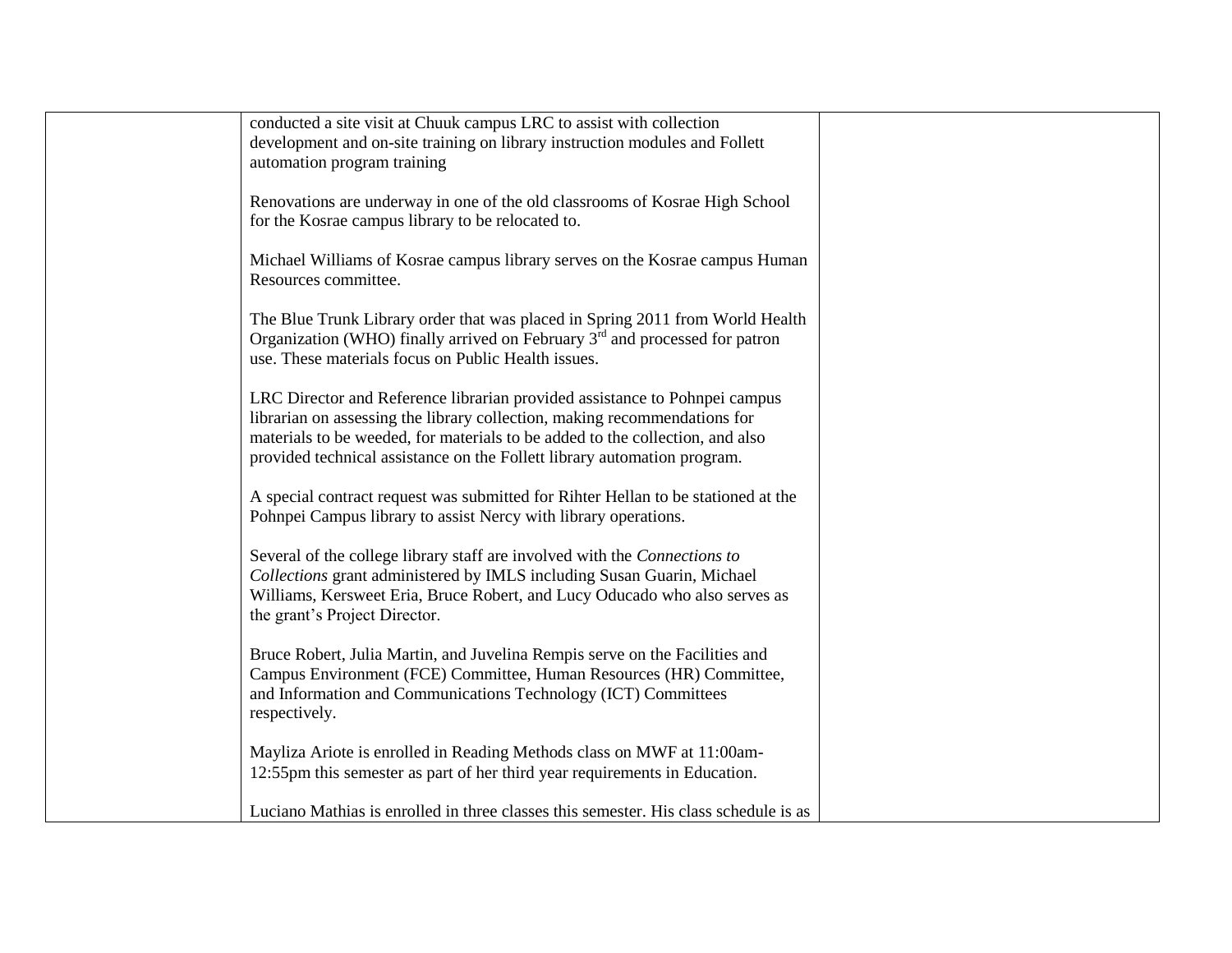|                                                                | follows:                                                                                                                                                                                                                                                                                                                                                                                                                                                                                                                                                                                              |            |                                                                                  |  |
|----------------------------------------------------------------|-------------------------------------------------------------------------------------------------------------------------------------------------------------------------------------------------------------------------------------------------------------------------------------------------------------------------------------------------------------------------------------------------------------------------------------------------------------------------------------------------------------------------------------------------------------------------------------------------------|------------|----------------------------------------------------------------------------------|--|
|                                                                | <b>Subject</b>                                                                                                                                                                                                                                                                                                                                                                                                                                                                                                                                                                                        | Day        | <b>Time</b>                                                                      |  |
|                                                                | Marine Biology                                                                                                                                                                                                                                                                                                                                                                                                                                                                                                                                                                                        | <b>MWF</b> | 11:00-11:55                                                                      |  |
|                                                                | Lab                                                                                                                                                                                                                                                                                                                                                                                                                                                                                                                                                                                                   | Thur.      | $2:00 - 4:55$                                                                    |  |
|                                                                | Geography                                                                                                                                                                                                                                                                                                                                                                                                                                                                                                                                                                                             | <b>MWF</b> | $2:00-2:55$                                                                      |  |
|                                                                | <b>Environmental Studies</b>                                                                                                                                                                                                                                                                                                                                                                                                                                                                                                                                                                          | <b>MWF</b> | $3:00-3:55$                                                                      |  |
|                                                                | Darsy Augustine completed a video project titled Kapwal Ehu Met Soused=A<br>Problem Fishers are Facing. This was a video contract between COM-FSM and<br>Kevin L. Rhodes, Ph.D., a faculty from University of Hawaii at Hilo working<br>under College of Aquaculture, Forestry and Natural Resource Management<br>Office.<br>MITC with the help of DCR office have completed their first draft project video<br>on COM-FSM students which was requested by President Daisy.<br>Karleen Manuel Samuel traveled to Palau the week of March 20-28 to conduct<br>training on the Pacific Digital Library. |            |                                                                                  |  |
| 1B: Make developmental<br>courses an institutional<br>priority | at all state campuses for spring 2012.                                                                                                                                                                                                                                                                                                                                                                                                                                                                                                                                                                |            | Achieving College Excellence (ACE) English and Math courses are on the schedules |  |
| 1C: Enhance faculty<br>involvement in the college              | Each faculty member system wide now serves on at least on standing committee.                                                                                                                                                                                                                                                                                                                                                                                                                                                                                                                         |            |                                                                                  |  |

## **Strategic goal 4:** Foster effective communication

| <b>Objectives</b>          | <b>Accomplishments</b>                                                     | Comments/additional detail                   |
|----------------------------|----------------------------------------------------------------------------|----------------------------------------------|
| 4A: Enhance communications | January $3^{rd}$ – all faculty workshop (Program Review and Assessment)    | Workshop was system wide with each campus    |
|                            | VPIA website updated                                                       | IC responsible to conduct workshop. In       |
|                            | IC and Division chairs have monthly meeting with Director of Academic      | Pohnpei, ALO with the Director of Academic   |
|                            | Programs and Director of Career and Technical Education (last Thursdays of | Affairs conducted the workshop with both     |
|                            | the month).                                                                | National and Pohnpei Campus faculty. Faculty |
|                            | Division chairs have breakfast meeting with VPIA in February (once a       | responded well to the workshop and requested |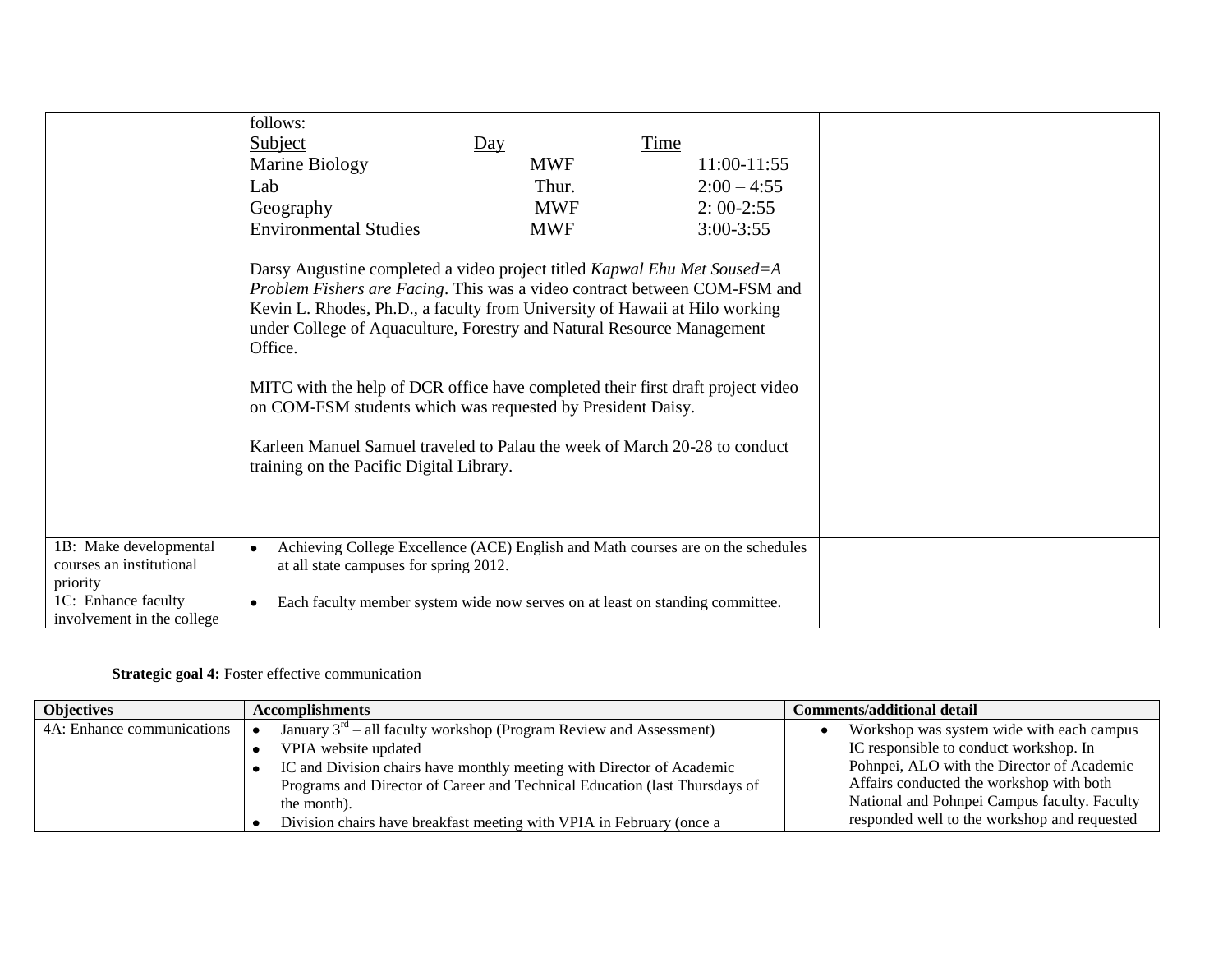|           | semester).                                                                                                               | that more on program review and assessment<br>should be offered to faculty.                                 |
|-----------|--------------------------------------------------------------------------------------------------------------------------|-------------------------------------------------------------------------------------------------------------|
| $\bullet$ | Wiki page (all minutes of Curriculum Assessment Committee is online) with<br>program reviews and assessment worksheets). |                                                                                                             |
|           | During March Board meeting, VPIA met with Yap campus and FMI faculty.                                                    | Wiki page: Is being utilized by faculty to upload                                                           |
| $\bullet$ |                                                                                                                          | program documentations such as program                                                                      |
| $\bullet$ | After March Board meeting in Yap, VPIA stopped in Chuuk for site visit and                                               | reviews, assessment plan and reports.                                                                       |
|           | met Chuuk campus faculty.                                                                                                |                                                                                                             |
|           |                                                                                                                          | March $9th$ - 3:30pm, meeting with COM-FSM                                                                  |
|           |                                                                                                                          | Yap Campus faculties:                                                                                       |
|           |                                                                                                                          | Issues that came about are as follow:                                                                       |
|           |                                                                                                                          | Lack of resources for faculty; overhead                                                                     |
|           |                                                                                                                          | projector for classroom, just one TV with video                                                             |
|           |                                                                                                                          | that is moved from room to room for                                                                         |
|           |                                                                                                                          | instructional use, takes a long time to get                                                                 |
|           |                                                                                                                          | instructional materials (flip charts).                                                                      |
|           |                                                                                                                          | Important issue is to hire the Instructional                                                                |
|           |                                                                                                                          | coordinator (right now, the Director and two                                                                |
|           |                                                                                                                          | other faculties share IC duties, however, there                                                             |
|           |                                                                                                                          | needs to be a full time faculty so that needs of                                                            |
|           |                                                                                                                          | faculties can be addressed).                                                                                |
|           |                                                                                                                          | Faculties express their dissatisfaction of not                                                              |
|           |                                                                                                                          | having a role in making the semester schedule.                                                              |
|           |                                                                                                                          | Some claim that they usually do not know what                                                               |
|           |                                                                                                                          | courses they are teaching until a day or so                                                                 |
|           |                                                                                                                          | before the first day of instruction.                                                                        |
|           |                                                                                                                          | Some of the faculty felt that there was too much                                                            |
|           |                                                                                                                          | micromanaging from the administration.                                                                      |
|           |                                                                                                                          | I will look into these concerns. I will<br>$\circ$                                                          |
|           |                                                                                                                          | talk to Ross Perkins (former IC).                                                                           |
|           |                                                                                                                          | Followed up with HR, the hiring                                                                             |
|           |                                                                                                                          | process is on the way, not yet                                                                              |
|           |                                                                                                                          | completed.                                                                                                  |
|           |                                                                                                                          | • March 10, 2012                                                                                            |
|           |                                                                                                                          | 10:30am, meeting with FMI Campus faculties:                                                                 |
|           |                                                                                                                          | During my FMI visit, I met with the Instructional                                                           |
|           |                                                                                                                          | Coordinator (Kasiano Paul) and 4 other faculty members<br>along with their finance person. We discussed the |
|           |                                                                                                                          | following during our discussion -                                                                           |
|           |                                                                                                                          | Re-writing of course outlines from the SPC                                                                  |
|           |                                                                                                                          | format to the New COM-FSM format as a                                                                       |
|           |                                                                                                                          |                                                                                                             |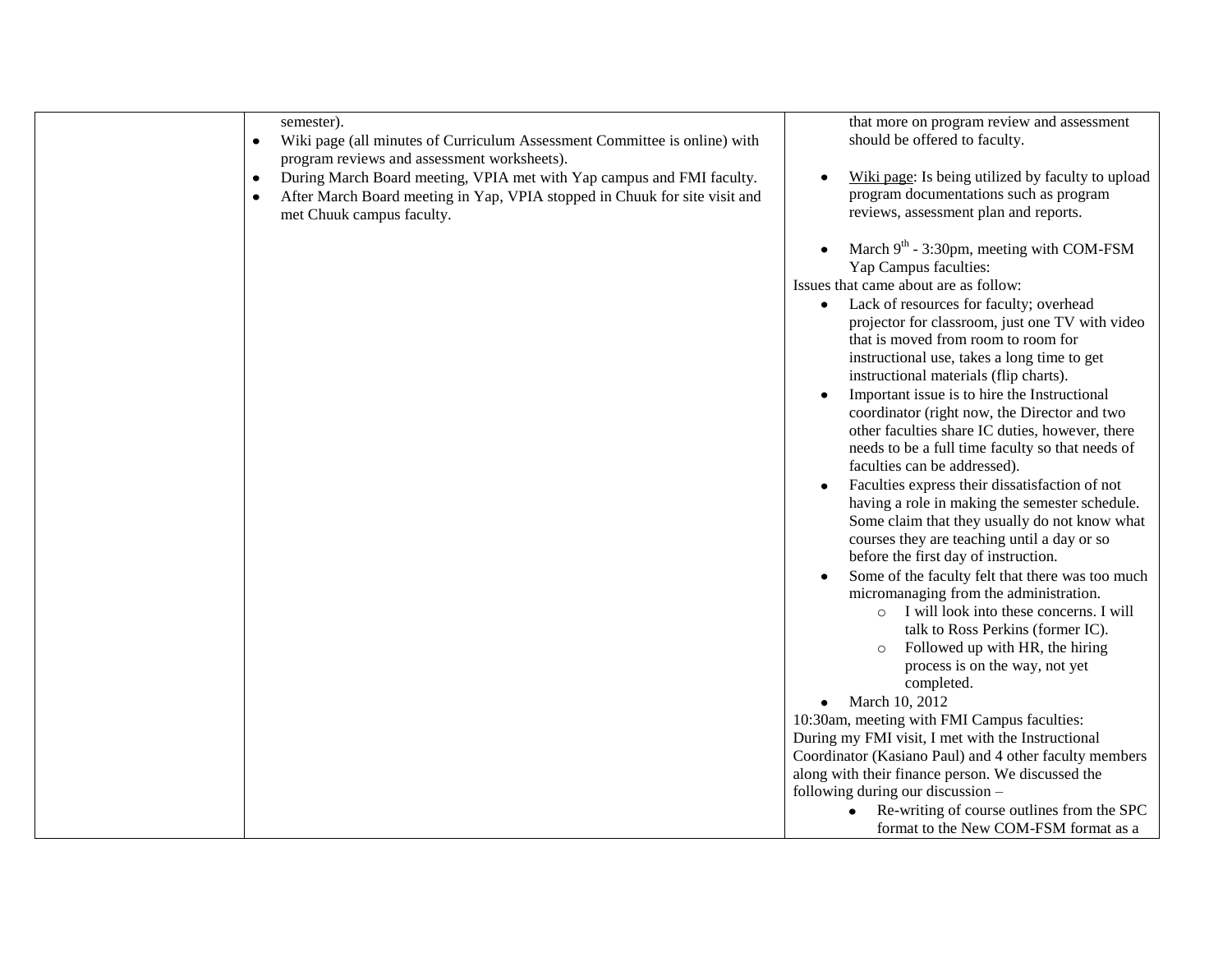challenge and learning opportunity by some instructors. Many of the instructors found the new format to be more useful then the old with the assessment strategies included.

- SIS- FMI is not part of the SIS yet. The  $\bullet$ question was raised to why not and I will follow-up with Gordon and Joey.
- There were concerns about FMI's place in  $\bullet$ the College system because many times request from FMI seems to be left hanging. I need to familiarize myself with the MOU and see what are VPIA's responsibilities to FMI and try to be more responsive.
- Computer concerns many computers for  $\bullet$ instruction are either broken or old. All faculties to do have easy access to a computer. Right now, many are using their personal laptops or using Student Services computers. Kasi will do an inventory of faculty computers and I will discuss this matter with Joe H and see how we can fund computers and LCD projectors for the classrooms.
- Comptroller did a presentation on the  $\bullet$ worksheet for seat cost. The faculties were appreciative of the worksheet because they felt that with it, they could justify the needs of their courses and the programs. I told them that since budgeting next fiscal year will be by department, this would be very useful in the distribution of money and resources.
	- o My main concern for FMI is that the instructional needs have been neglected and thus the need of the students. I will go over the MOU and see what my office is responsible for and work with FMI to meet the obligations of the MOU. I also am concern that there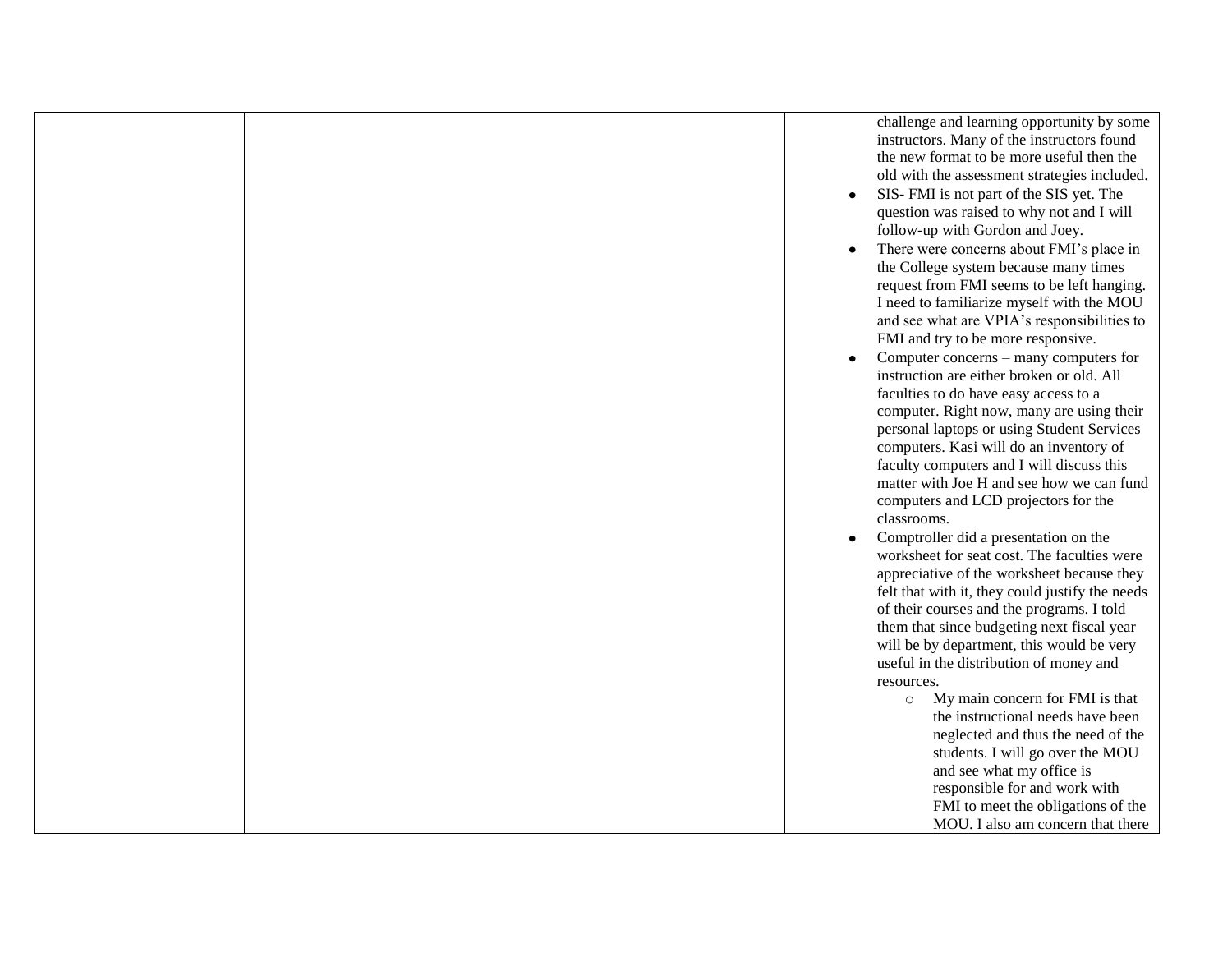|  |                               | is no tutoring service for the                        |
|--|-------------------------------|-------------------------------------------------------|
|  |                               | students; I will talk to Ringlen                      |
|  |                               | about this and what we can do to                      |
|  |                               | assist FMI. I also am curious to                      |
|  |                               | why students don't pay for the                        |
|  |                               | tech fee? Should we not include                       |
|  |                               | this in their tuition?                                |
|  |                               | March 13 <sup>th</sup> 2:00 to 4:00pm, met with Chuuk |
|  |                               | campus staff and faculty:                             |
|  |                               | Had a very good meeting with the staff and            |
|  |                               | Faculty members. Met them separately but their        |
|  | issues where almost the same: |                                                       |
|  |                               | o Had concerns about the lack of                      |
|  |                               | understanding of the new                              |
|  |                               | organizational chat. Not sure where                   |
|  |                               | and who to send the timesheets and                    |
|  |                               | PO's to; the chain of approval.                       |
|  | $\circ$                       | Had concerns about lack of chairs in                  |
|  |                               | the tutoring center. The chairs used                  |
|  |                               | that day were a collection of chair all               |
|  |                               | over the campus. I told the student                   |
|  |                               | service coordinator that I will relay the             |
|  |                               | request to Joe H. (note: after returning              |
|  |                               | to Pohnpei, 3/15/12, Joe H                            |
|  |                               | communicated to the Director to do PO                 |
|  |                               | for needed chairs).                                   |
|  | $\Omega$                      | Want to know when will their Director                 |
|  |                               | position be filled?                                   |
|  | $\circ$                       | Wanted to know the status of the IC                   |
|  |                               | position?                                             |
|  |                               | Did not know the answers to                           |
|  |                               | the above. The IC position                            |
|  |                               | will depend on the Director                           |
|  |                               | position and the President will                       |
|  |                               | determine when the Director                           |
|  |                               | position will be advertised.                          |
|  | $\circ$                       | Textbook concern, textbooks are still                 |
|  |                               | being delivered late into the semester.               |
|  |                               | Will follow-up on this with                           |
|  |                               | the bookstore. See the                                |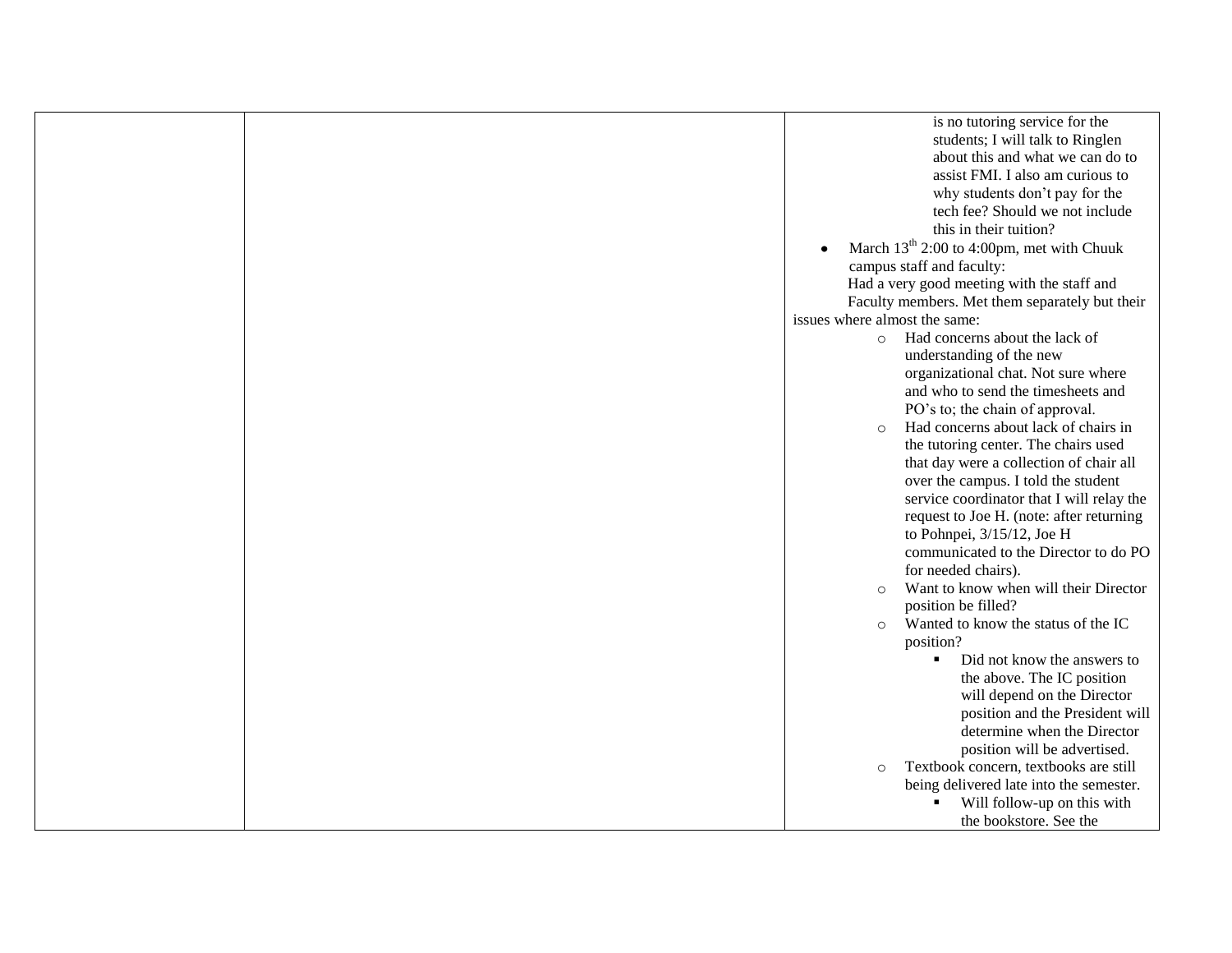|  | possibility of going paperless<br>(Kindle?, e-books) |
|--|------------------------------------------------------|
|  |                                                      |

**Strategic goal 5:** Invest in sufficient, qualified, and effective human resources

| <b>Objectives</b>                                                        | <b>Accomplishments</b>                                                                                                                                                                                                                                                                                                                                                                                                                                                                                                                                                                                                                                                                                                                                                                                                                                                                                                                                              | <b>Comments/additional detail</b> |
|--------------------------------------------------------------------------|---------------------------------------------------------------------------------------------------------------------------------------------------------------------------------------------------------------------------------------------------------------------------------------------------------------------------------------------------------------------------------------------------------------------------------------------------------------------------------------------------------------------------------------------------------------------------------------------------------------------------------------------------------------------------------------------------------------------------------------------------------------------------------------------------------------------------------------------------------------------------------------------------------------------------------------------------------------------|-----------------------------------|
| 5A: Provide on-going<br>professional development of<br>faculty and staff | Dr. Bob Hogan trained 13 faculties in online teaching pedagogy. The faculty<br>members are: Paul Dacanay, Joseph Felix Jr., Sylvia Henry, Dr. Ikoli Ilongo,<br>Kathy Hayes, Resida Keller, Delihna Ehmes, Karlin Manuel, Mike Dema,<br>Kiyoshi Phillip, Ross Perkins, Nasako Weires-Madsen, and Faustino<br>Yarofaisug.<br>New faculty at National Campus – Dr. Ikoli Ilongo – Public<br>Health and<br>Nasako Weires-Madsen – Languages and Literature.<br>Jayleen Kokis and Jenny Hainrick are enrolled in two courses at University of<br>North Texas as part of their requirements for their graduate degree program in<br>library science.<br>Leilani Welly Biza – National Campus Language and Literature began with her<br>Masters Program January 3rd, UOG distance education<br>Magdalena Hallers, Robert Andereas, Sylvia Henry, Resida Keller, Leilani<br>Welly Biza – attended in Guam the PPEC, ESL Second Language Acquisition<br>Workshop, April 3-5. |                                   |

**Strategic goal 7:** Build a partnering and service network for community, workforce and economic development

| <b>Objectives</b>           | <b>Accomplishments</b>                                                     | Comments/additional detail |
|-----------------------------|----------------------------------------------------------------------------|----------------------------|
| 7A: Increase involvement of | Renovating KSA high school language arts building to be the new CTE shop   |                            |
| the community in college    | for KSA campus.                                                            |                            |
| affairs                     | Schedule to visit KSA high school to promote CTE as part of the KSA campus |                            |
|                             | recruitment efforts.                                                       |                            |
|                             | KSA campus has re-established an agreement with KSA government to          |                            |
|                             | continue to use the government piggery temporary.                          |                            |
|                             | The Rose Mackwelung Library (Kosrae campus) will be the venue for the      |                            |
|                             | upcoming Pacific Judicial Conference in February 2012.                     |                            |
|                             | HTM                                                                        |                            |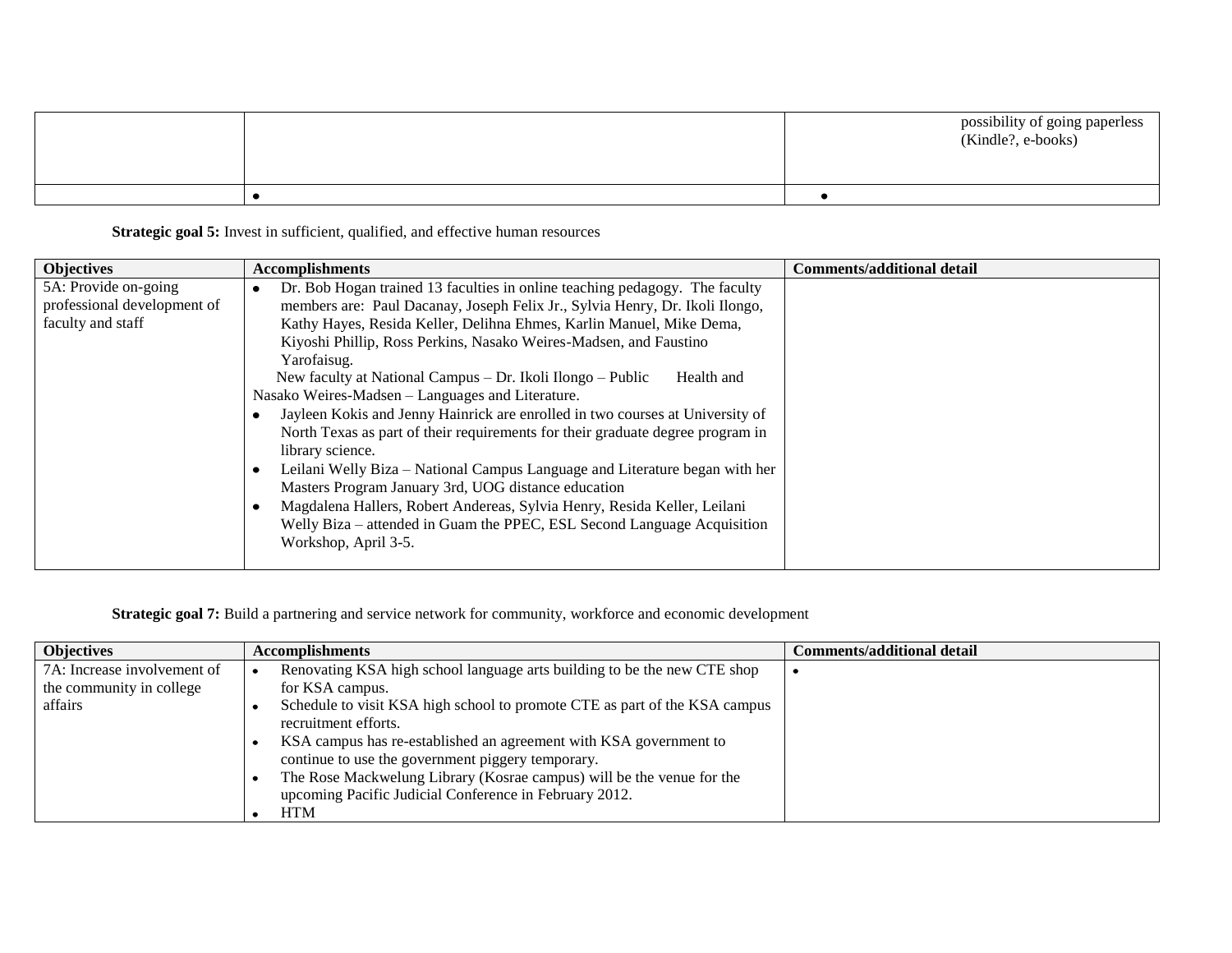|                                                                                                                                   | Blue Plate Café: Open for coffee drinks and short order meals/snack TTH<br>mornings; lunch to be served only on Thursdays commencing 3/15. On March<br>8, BPC will open to parents of HTM165 & 220 classes. Last day of operation<br>will be $4/19$ .                                                                                                                                                                                                                                                                                                                                                                                                                                                                                                                                                                                                                                                                                                                                                                                                                                                                                                                                                                                                                                                                                                                                                                                                                                                                                                                                                                                                                                                                                                                                   |                                                                                                                                                                                                                                                                                                                                                                                    |
|-----------------------------------------------------------------------------------------------------------------------------------|-----------------------------------------------------------------------------------------------------------------------------------------------------------------------------------------------------------------------------------------------------------------------------------------------------------------------------------------------------------------------------------------------------------------------------------------------------------------------------------------------------------------------------------------------------------------------------------------------------------------------------------------------------------------------------------------------------------------------------------------------------------------------------------------------------------------------------------------------------------------------------------------------------------------------------------------------------------------------------------------------------------------------------------------------------------------------------------------------------------------------------------------------------------------------------------------------------------------------------------------------------------------------------------------------------------------------------------------------------------------------------------------------------------------------------------------------------------------------------------------------------------------------------------------------------------------------------------------------------------------------------------------------------------------------------------------------------------------------------------------------------------------------------------------|------------------------------------------------------------------------------------------------------------------------------------------------------------------------------------------------------------------------------------------------------------------------------------------------------------------------------------------------------------------------------------|
| 7C: Develop new and<br>enhance existing programs to<br>meet the changing educational<br>and workforce needs of our<br>communities | February 8 <sup>th</sup> , met with Janeen Dorsch, Peace Corps to discuss TESOL Training<br>for summer 2012.<br>February $23^{rd}$ , met with Dr. Vita Skilling to discuss possibility of creating non-<br>$\bullet$<br>credit courses for Public Health staff.<br>Pohnpei campus home to most of our certificate and degree CTE programs has<br>$\bullet$<br>the following initiatives to report.<br>i. Purple Inn: Open to the Campus community as a fundraising<br>effort, we will be charging the use of the room at the<br>following rates: \$1/10min.; \$2.50/30min.; or \$5/hr. Students<br>and/or staff may utilize for resting or studying. Single<br>occupancy only.<br>ii. Field trips: HTM 165 class went on a lunch trip to<br>Movieland Café on 1/19; HTM220 is scheduled to have<br>lunch at the Red Snapper Restaurant next week. They<br>will also have a brief tour of the Sea Breeze Hotel.<br>These activities were initiated last semester to provide<br>students with the dining experience at a local restaurant.<br>Students pay for their own lunches.<br>Trade and Technology<br>b.<br><b>Employment data: Graduate Tracer Project Courtesy to</b><br>i.<br>Curtain Consulting through ADB funding for conducting a<br>graduate tracer project on T&T graduates (2007 to 2011).<br>Division is currently utilizing data from the project to update<br>and finalize each respective program review.<br>Art Envoy Project: Partner with USDA Forestry & US<br>ii.<br>Embassy. This collaborated project will provide training in<br>both traditional and contemporary woodworking to students<br>and selected individuals from the local community. Grant to<br>fund the project has been approved. The tentative training<br>dates are May 21 to June 1, 2012. | Peace Corps will pair new volunteers with students<br>$\bullet$<br>in ED392 this summer for the TESOL Training.<br>Students participating in this TESOL Training will<br>receive credits for ED392.<br>Dr. Paul Dakanay has completed the non-credit<br>$\bullet$<br>course modules for Public Health staffs. The non-<br>credit course will be held during the summer<br>session. |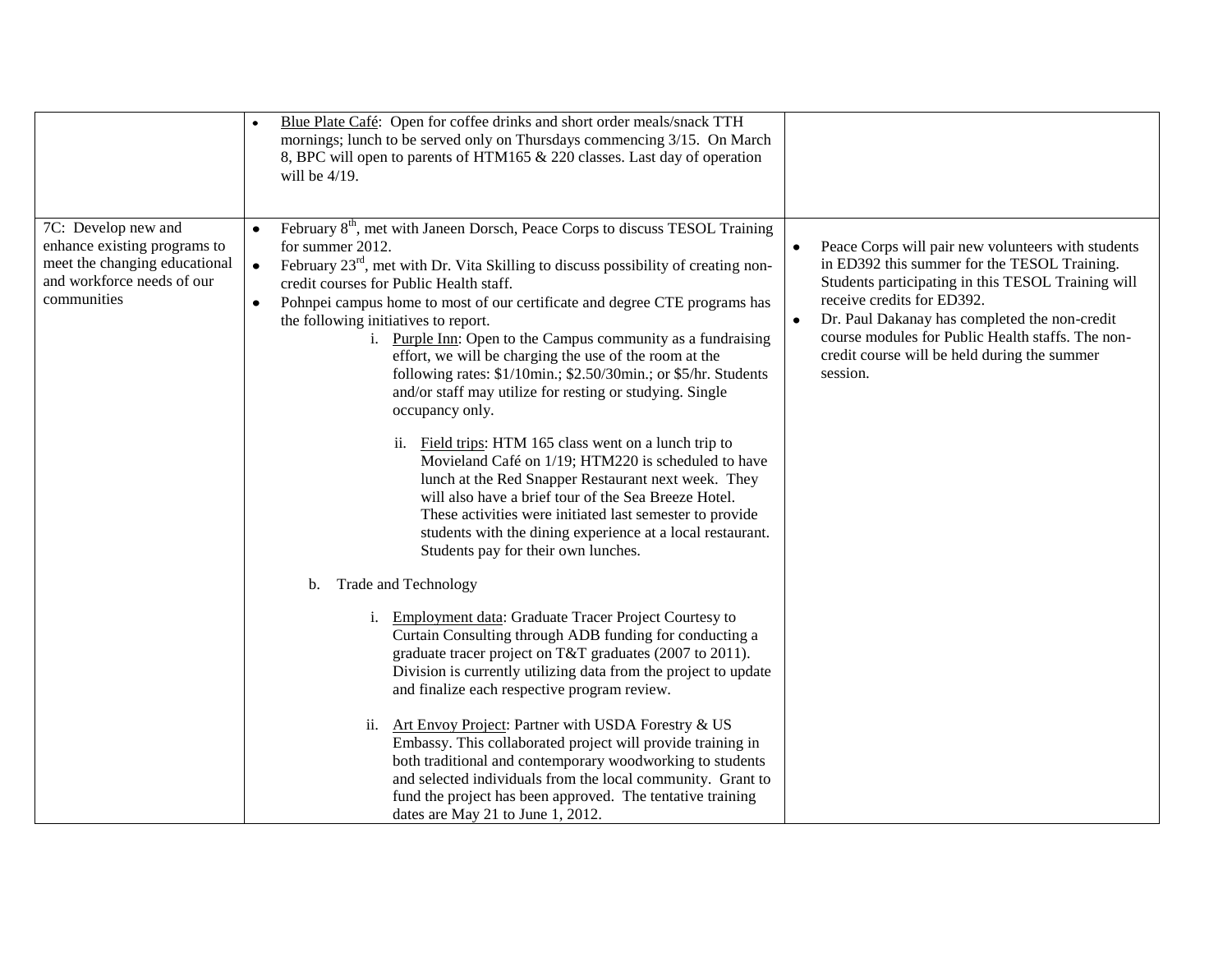| iii.           | Renewable energy trainings: North REP [Solar Panel]<br>Training]. This is collaborations between COM-FSM, FSM<br>National Government, Utilities in all four States, and SPC<br>[North REP] to provide training in renewable energy. The<br>training is scheduled on February 20 to March 2. COM-FSM<br>main role is to develop and implement training (short term<br>and long term). |  |
|----------------|--------------------------------------------------------------------------------------------------------------------------------------------------------------------------------------------------------------------------------------------------------------------------------------------------------------------------------------------------------------------------------------|--|
| iv.            | Micronesian Conservation Trust held Economic Tool<br>Workshop at MITC from March 12-24/2012 involving<br>various NGO's from the region.                                                                                                                                                                                                                                              |  |
| V <sub>1</sub> | Apprenticeship program commenced its $2nd$ year on January<br>9 2012. All 8 participants have satisfactorily completed the<br>1 <sup>st</sup> year requirements. As an incentive for their great effort,<br>hourly wage has increased.                                                                                                                                               |  |
| V1.            | Pohnpei campus exhibit 2012: Will start planning for the<br>exhibit as soon as activities for accreditation purposes are<br>completed.                                                                                                                                                                                                                                               |  |
|                | vii. There are 5 carpentry students this semester. 2 of these<br>students are freshmen and 3 are sophomores. Again similar<br>to other states campuses, carpentry seems very undesired by<br>students.                                                                                                                                                                               |  |

# **Strategic Goal 9**: Provide for continuous improvement of programs, services and college environment

| <b>Objectives</b>                                      | <b>Accomplishments</b>                                                                                                                                                                                                                                                             | Comments/additional detail                                                                                            |
|--------------------------------------------------------|------------------------------------------------------------------------------------------------------------------------------------------------------------------------------------------------------------------------------------------------------------------------------------|-----------------------------------------------------------------------------------------------------------------------|
| 9A: Improve institutional<br>assessment and evaluation | The General Education Assessment data for fall 2011 is in from the state<br>campuses and National campus. This is the third year to collect the same data<br>to establish base line data for math, English writing and science. Analysis will<br>begin during the spring semester. | <b>Institutional priority 2g:</b> Implementing a uniform<br>general education core assessment across all<br>campuses. |
| 9B: Integrate planning,                                | Program prioritization completed Feb. 21st all plans will be linked to the                                                                                                                                                                                                         | <b>Problem statement 2:</b> Inadequate development,                                                                   |
| evaluation and resource                                | priorities in the Educational Master plan for integration.                                                                                                                                                                                                                         | understanding and application of quality standards                                                                    |
| allocation for continuous                              |                                                                                                                                                                                                                                                                                    | for an effective student centered learning                                                                            |